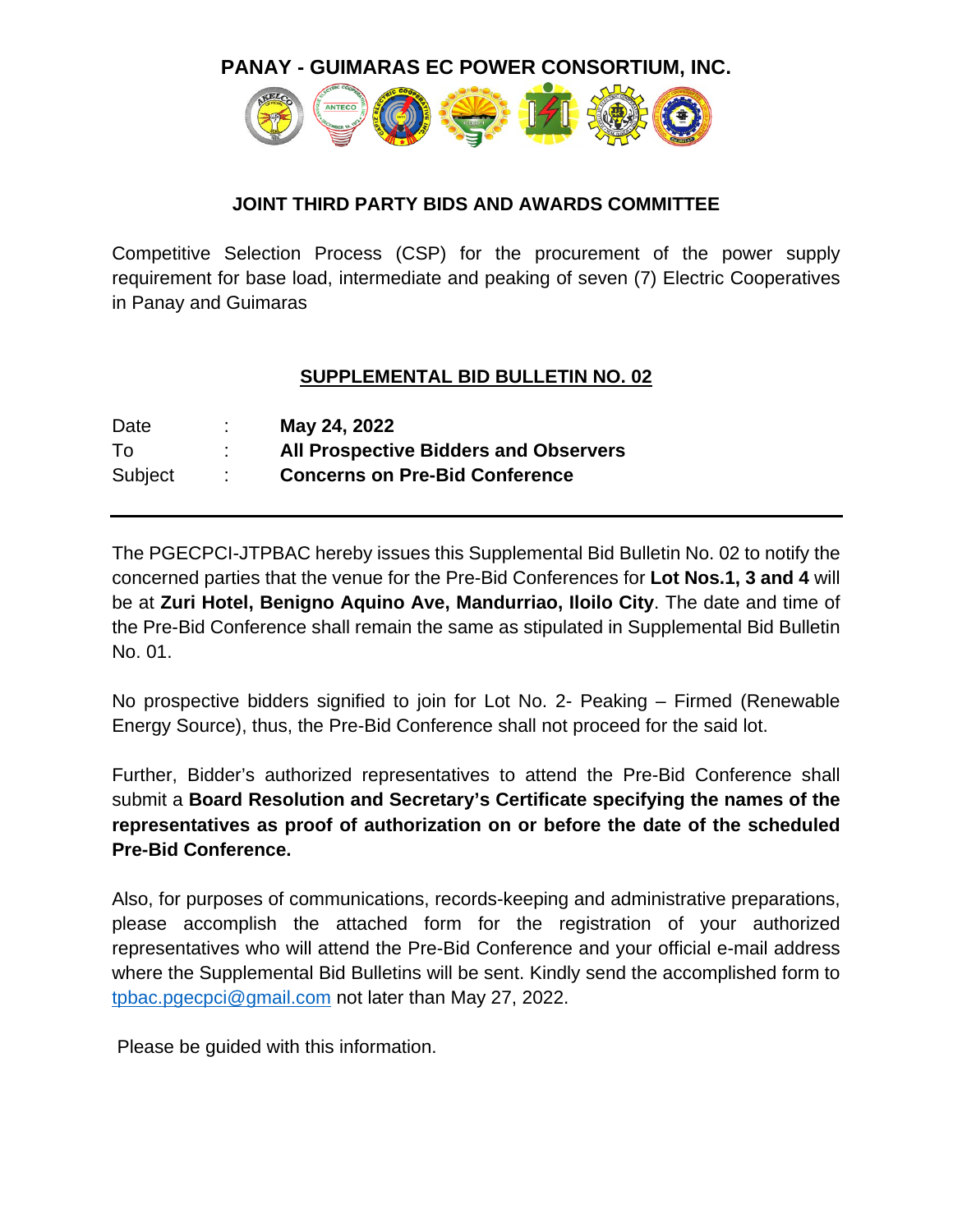#### **PANAY - GUIMARAS EC POWER CONSORTIUM, INC.**



This Supplement Bid Bulletin No. 02 shall form part of the Bidding Documents. Any terms, conditions and provisions inconsistent with this Bid Bulletin are hereby amended, modified, and superseded accordingly.

Finally, kindly acknowledge receipt of this bid bulletin and email it upon receipt to [tpbac.pgecpci@gmail.com](mailto:tpbac.pgecpci@gmail.com)

Thank you very much.

### **THE JOINT THIRD PARTY BIDS AND AWARDS COMMITTEE PANAY-GUIMARAS EC POWER CONSORTIUM, INC.**

By:

**HERMO PATACSIL** Chairman, JTPBAC

#### **ACKNOWLEDGMENT RECEIPT**

This is to acknowledge the receipt of Supplemental Bid Bulletin No. 2 issued by the Joint Third Party Bids and Awards Committee (JTPBAC) of Panay-Guimaras EC Power Consortium, Inc. (PGECPCI).

| Received:               |                                    |
|-------------------------|------------------------------------|
|                         | <b>Signature Over Printed Name</b> |
| Position:               |                                    |
| Company:                |                                    |
| $D = 1 - D = 1 - 1 - 1$ |                                    |

*Date Received*:\_\_\_\_\_\_\_\_\_\_\_\_\_\_\_\_\_\_\_\_\_\_\_\_